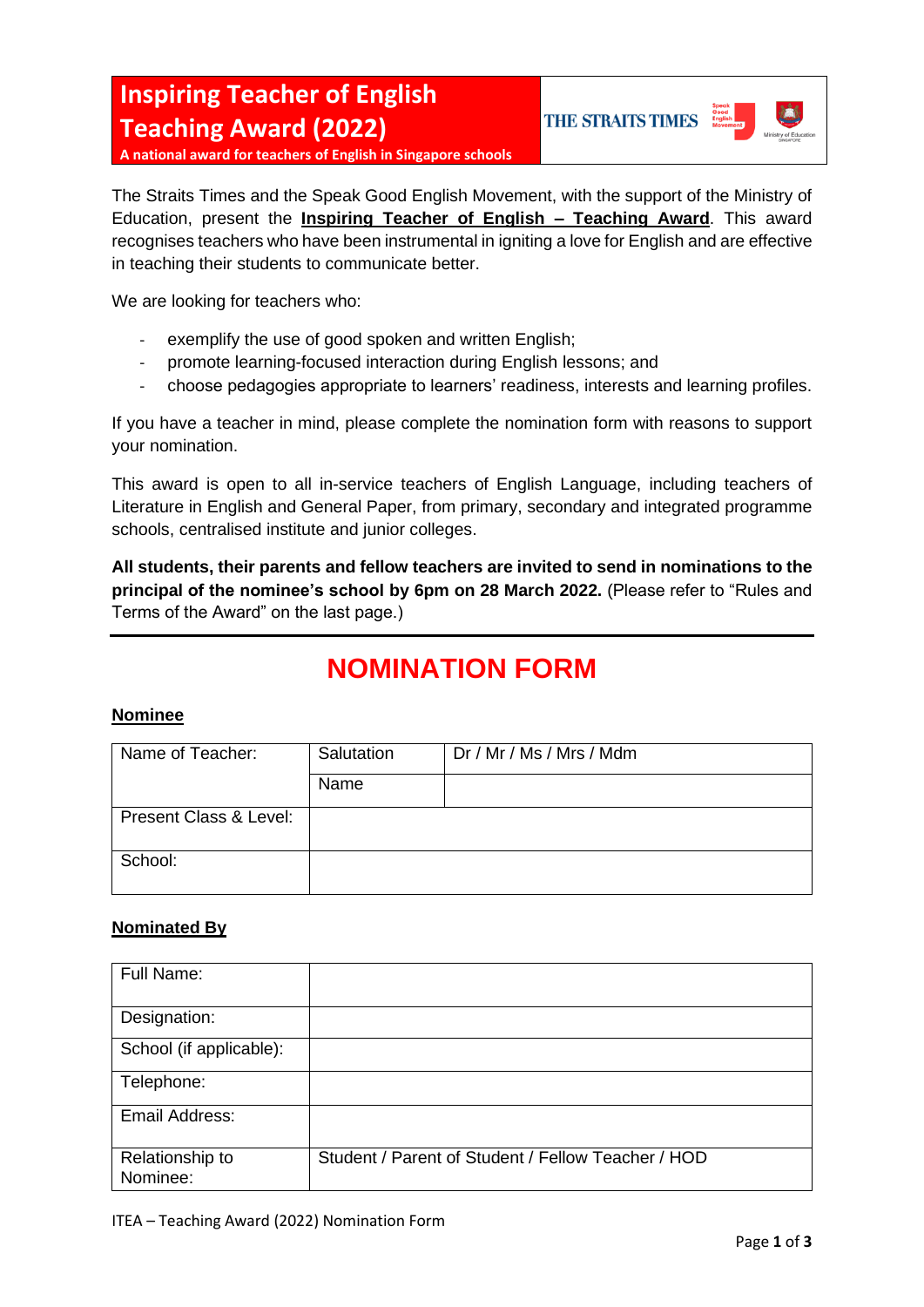THE STRAITS TIMES



**A national award for teachers of English in Singapore schools**

### **Reasons for Nomination**

Tell us what you think is special about the teacher you have nominated. Please give concrete examples of what this teacher has done to enable students to learn and improve their use of English.